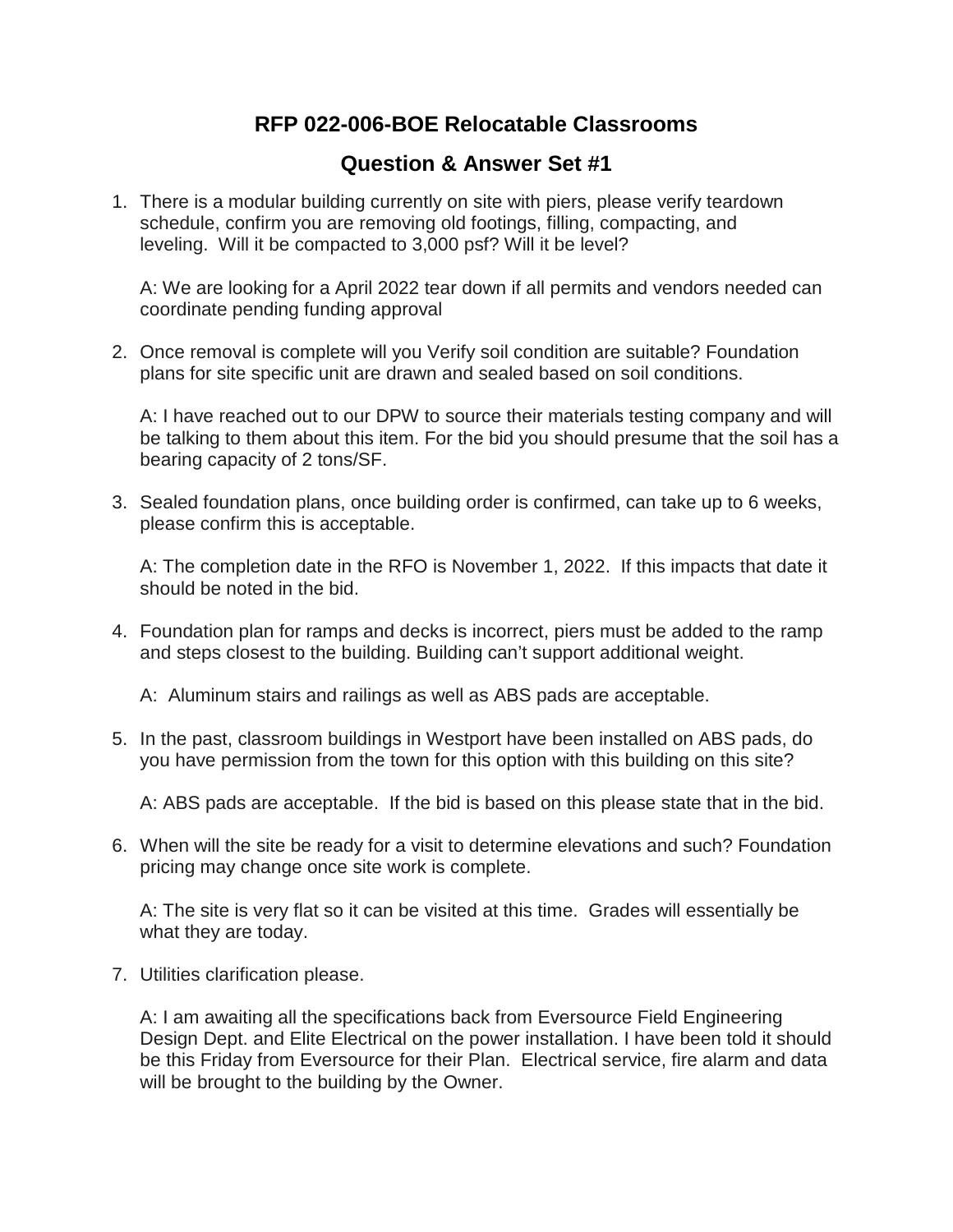8. Fire alarm clarification, owner or contractor is responsible for fire alarm connections? Notes on Floor plan for Fire alarm "to be installed by manufacturer with alarm in relocatable classrooms interconnected with school system so alarm in buildings will act together". Vs RFP page 4 1. Owner responsible for installation of fore alarms from existing building to the relocatable classroom.

A: The Owner will be responsible for the installation of the Fire Alarm System, but the modular building contractor must install all required conduits in the modular building.

9. You are calling out for RTU's instead of wall hung, is wall hung acceptable?

A: Wall Hung units are what we had on the last 2 classroom unit we leased and they would be best for us in this application. I would ask that this be noted by the Architect of record.

10.Various parts of the drawing are not correct or not in compliance with code; as an example, roof line, railings, do we have permission to amend and price in compliance.

A: Not sure what is not in compliance, but all work must meet the current codes and regulations.

11.The gate will not open enough to deliver 14' wide units, who will remove and reinstall gate?

A: I have our fencing company (Orange Fence) Upgrading gates and fences in such a manner that the needed clearance will be available. What is the needed opening you require?

12. Insulation R21 exterior walls 2'x4'. This insulation does not fit, is alternate insulation meeting code acceptable?

A: Insulation must meet code. Alternate methods are acceptable if they meet code. R-20 in the studs or  $R-13+R-3.8$  ci.

13.You are asking for 90-day price hold, will you honor a 30-day price hold.

A: The 90-day price hold was chosen given the BOE must secure town approvals for funding and zoning. These approvals will likely take more than 30 days to secure. That being said, bidders are encouraged to submit a bid and note the 30 day price lock as an alternative. The district reserves the right to consider any alternative that might be in the best interest of the district. I suggest you consider quoting a price escalator at 60 and 90 days if feasible (yes, the market remains uncertain)